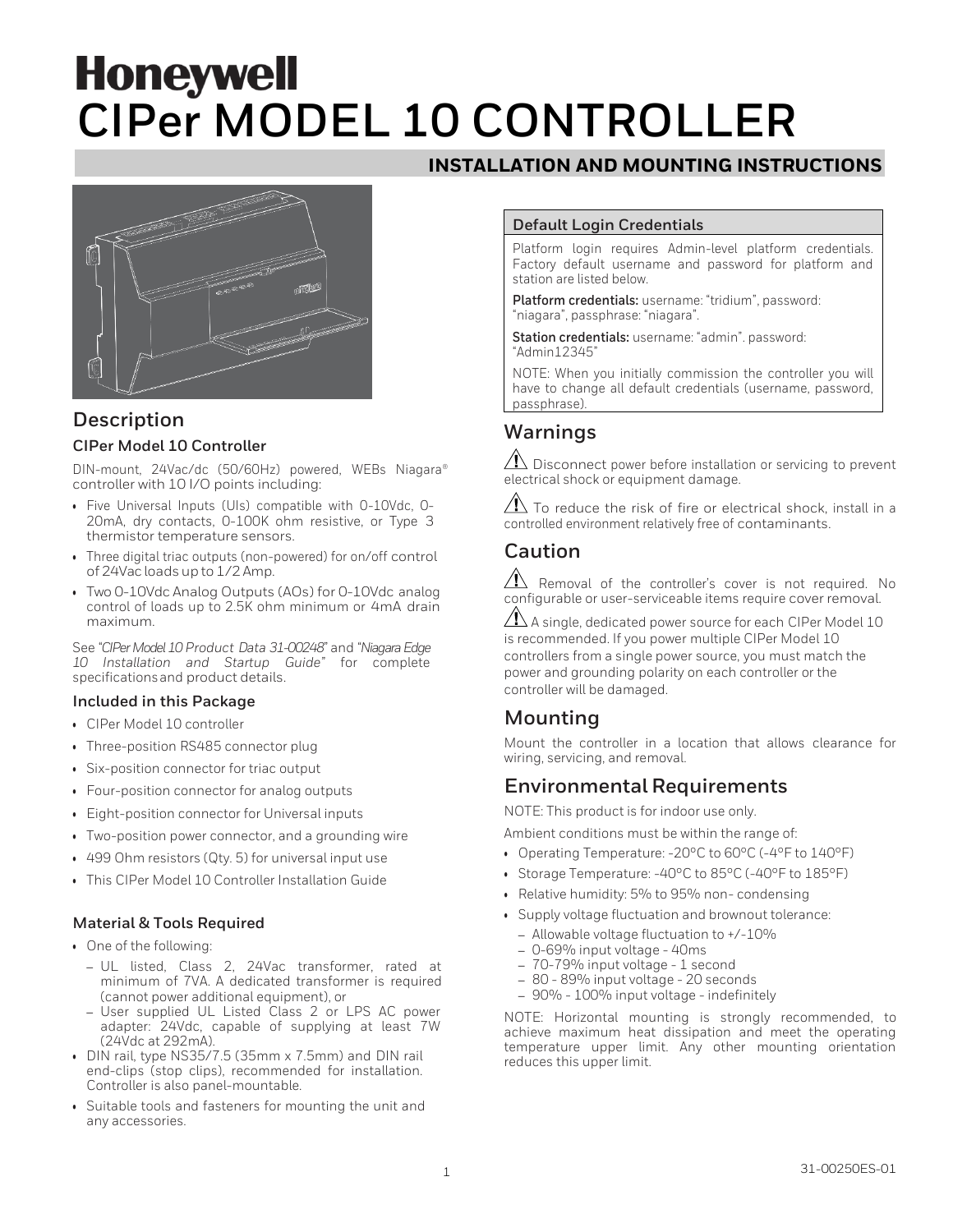



5) Carefully secure both ends of the final assembly with DIN rail end-clips provided by the DIN rail vendor.

#### **Terminal Locations**

The CIPer Model 10 provides 5 Universal Inputs compatible with 0–10Vdc, 0–20mA, dry contacts, 0– 100K ohm resistive, or Type 3 thermistor temperature sensors. CIPer Model 10 includes five outputs as:

- Three digital, non-powered, triac outputs for on/off control of 24Vac loads up to 1/2 Amp.
- Two 0-10Vdc Analog Outputs for 0-10Vdc analog control of loads at 2.5K ohm minimum or 4mA drain maximum.

Wiring terminal positions are shown below, along with LED locations.

#### **Connector Locations**

Field communications ports and power connection are shown below:



| Item | <b>Default Login Credentials</b>                                               |
|------|--------------------------------------------------------------------------------|
| 1    | Universal inputs. Five inputs on 8-position connector.                         |
| 2    | Analog outputs. Two outputs on 4-position connector.                           |
| 3    | RS485 port. One port on 3-position connector.                                  |
| 4    | Digital (triac) outputs. Three non-powered outputs on<br>6-position connector. |
| 5    | 24Vac/dc input. One input on 2-position connector.                             |
| 6    | Earth ground. One tab for earth ground.                                        |
| 7    | Ethernet ports. Two 10/100Mb, RJ-45 connectors with<br>integrated LEDs.        |

## **Wiring**

Refer to "Connector Locations" and the following images to locate connectors and other components. Descriptions are provided for wiring to ground, to power, RS-485, Ethernet, Inputs and Outputs.



**Caution:** Because the CIPer Model 10 uses a half-wave rectified power supply, it should not share a transformer with the WEB-8000, IO-R-34, or any legacy WEBs controller.

**Caution:** Use earth grounding to provide protection from electrostatic discharge or other forms of EMI.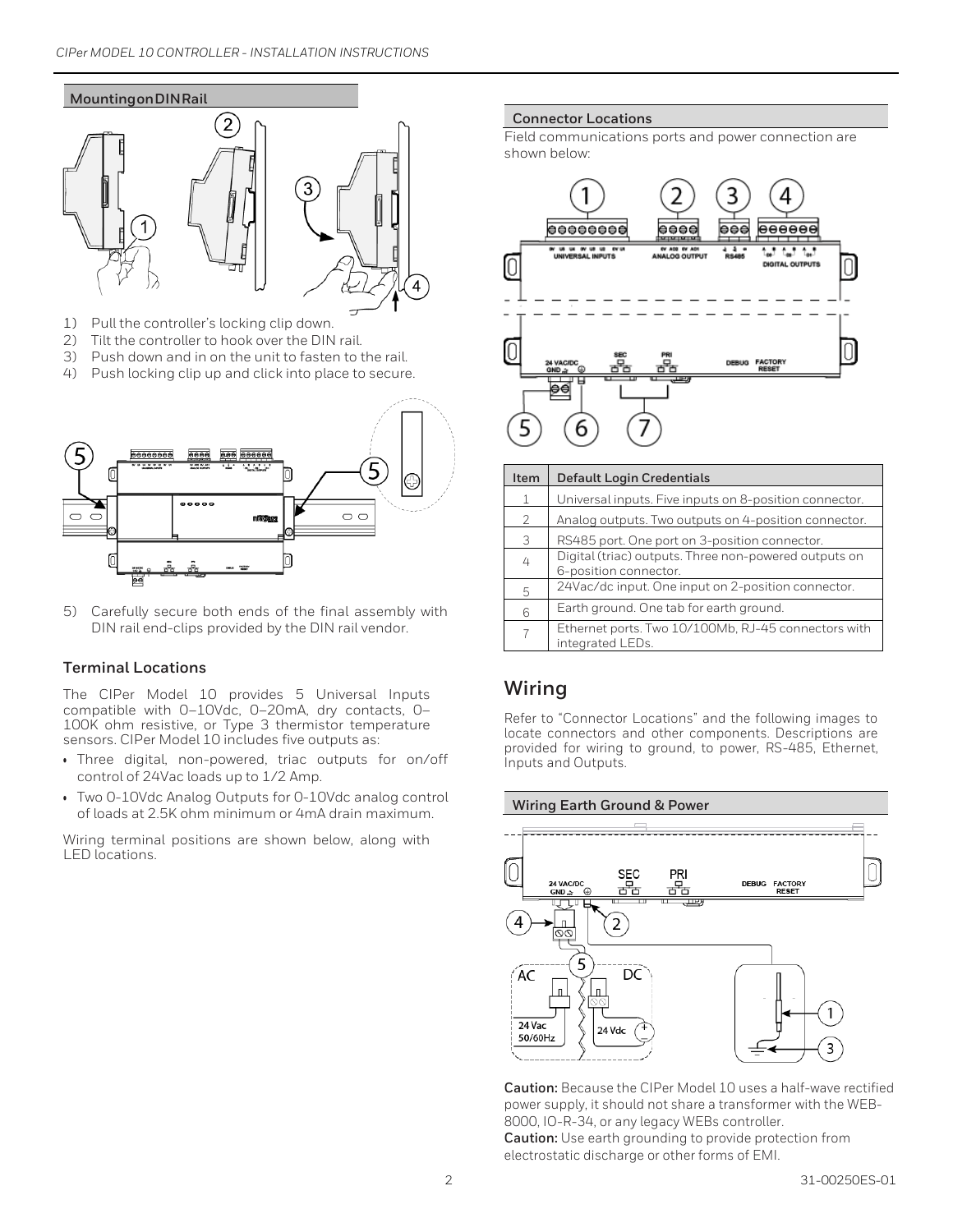NOTE: Pay attention to the following, depending on the type of power source that you use:

- **AC:** Dedicated 24V transformer required, with neither side of the transformer secondary tied to ground.
- **DC:** Polarity is critical (uses onboard half wave diode). Connect to ground and + to the other terminal.

**Warning:** Before making power terminations, de-energize the 24V power source. Do not restore power until completing all other mounting and wiring. See "Power up and Initial Checkout".

**Prerequisite:** A nearby earth grounding point.

- 1. Install the included earth ground wire (1) to the controller's earth ground spade lug (2) and terminate the other end to a nearby earth ground (3).
- 2. Unplug the controller's 2-position power connector (4) and terminate a 24V supply source (5) to the connector. Leave connector unplugged for now.

#### **RS 485 Wiring**

On the controller's top side, a single, non-isolated, RS485 port provides connection to IO-R-34 module or to other RS-485 devices (NRIO, MSTP, MODBUS). Do not use this port to connect to other Honeywell controllers.

Use shielded, twisted-pair, 18-22 AWG cabling to wire in a continuous multidrop fashion to other RS485 devices: "minus to minus", "plus to plus," and "shield to shield". 10K bias resistors are permanently connected. Note that there is no built-in termination resistor. Maximum total cable length is 1,000 feet (304.8 meters).

Connect the shield wire to earth ground at CIPer Model 10 end only. The following image shows example wiring.



- 1) RS485 port supporting a trunk of MSTP devices (3 maximum).
	- A. Supervisor
	- B. Devices
- 2) RS485 port connected to a single IO-R-34 module.
- 3) Example wire terminations to IO-R-34 using RS-485.
	- A. Ground at one point on CIPer-10 end only.
	- B. Use shielded twisted pair wiring

**NOTE:** Do not mix an IO-R-34 with other types of RS485 devices on the same RS485 trunk.

**NOTE:** RS485 devices on the same network should use the same protocol and baud rate. Up to 50 total external points across 3 external devices are supported.

#### **Ethernet Wiring**

Two RJ-45 10/100Mb Ethernet connectors are labeled PRI for primary, and SEC for secondary. Use a standard Ethernet patch cable to an Ethernet switch. These ports are suitable for daisychaining CIPer Model 10 controllers (see image below) or for connection to either a WEB-8000 or directly to a network. Maximum distance between nodes (network switch or controller) is 100 meters.

## **Daisy Chain and Network Device Limits**

The maximum number of CIPer Model 10 controllers that are supported in daisy chain configuration is 16. IT departments may limit the number of devices or network switches connected to a network port and may disable a port if limits are exceeded. CIPer Model 10 controllers installed in daisy chain configuration off of a single port count against the limit and may trigger the switch to disable the port. See below for an example Ethernet daisy chain layout.



## **Using DHCP**

Upon first startup when IP connectivity is detected, the CIPer Model 10 initially requests an IP address via DHCP. If a DHCP address is not found, the controller reverts to a static IP address based on its serial number. The fallback IP address is 192.168.1xx.xx, where xx.xx is the last 4 digits of the serial number. For example, if the serial number is 123456789, the fallback IP address would be 192.168.167.89. The default subnet mask is 255.255.0.0.

For default platform and station login credentials, see *Default Login Credentials,* page 1.

When CIPer Model 10 controllers are daisy chained from a WEB-8000, you must configure the WEB-8000 port for DHCP as described in *WEB-8000 Startup Guide*.

## **Using Rapid Spanning Tree Protocol (RSTP)**

By default, CIPer Model 10 controllers are configured for loopfree daisy chain installations. In some circumstances it may be desirable to create intentional loops in the physical network to increase fault-tolerance of the network. This requires enabling RSTP on all CIPer Model 10 controllers in the chain. In addition, the controllers must be connected to a network switch that also supports RSTP and has that feature enabled. RSTP allows the CIPer Model 10 controllers to detect the physical layer loops and disable redundant connections until required (cable unplugged, wire cut, etc).

**LAU** Caution: When using RSTP, always communicate with local Network IT personnel for specific guidance.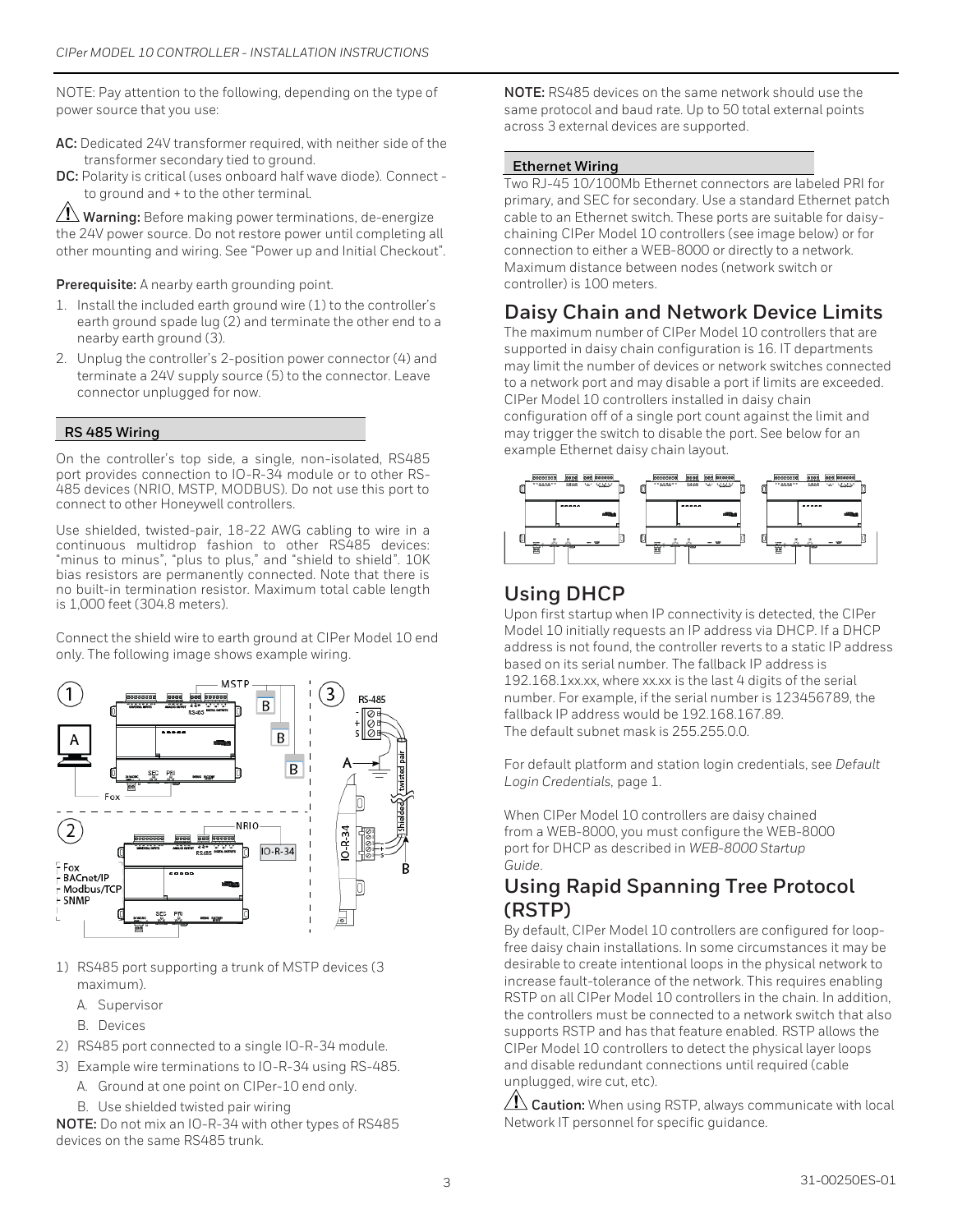## **Types of Input Wiring**

Each of the 5 UI inputs supports any of the following:

- Type-3 10K ohm Thermistor (see Caution, page 4)
- Resistive 0-100K ohms
- $\bullet$  0–10 Vdc
- $-4-20 \text{ mA}$
- Binary Input

## **Thermistor UI Wiring**

The inputs support 10K Thermistor temperature sensors. Input accuracy is in the range of  $\pm 1\%$  of span. By default, conversion is for a standard Type 3 thermistor sensor with a sensor range of -10° to 135°F (-23.3° to 57.2°C). Using a conversion type of "Tabular Thermistor," you can specify a different thermistor response curve by importing a thermistor curve .xml file. The Honeywell kitIo module contains an xml folder with thermistor curves for various thermistor temperature sensors. You can also edit and export (for reuse) customized thermistor curve xml files. See the *NRIO Driver Guide* for details.



- 1. Use shielded, twisted cable (1) 61m (200 ft) max.
- 2. Cut and tape back shield wire (2) thermistor (3) end.
- 3. Connect the other end of shield wire to ground (4) (for example, use a stud in an enclosure).

## **Resistive 0-100K ohms UI Wiring**

The inputs can read a resistive signal within a range from 0 to 100,000 ohms. Wiring is the same as shown for a Thermistor temperature sensor, above.

**Caution:** UI inputs provide optimum resistive – to - temperature resolution in the 10K ohm range. For a sensor with a range far from 10K ohms (such as a 100-ohm or 1000-ohm sensor), resolution is so poor as to be unusable! To successfully use such a sensor, install a transmitter that produces a Vdc or mA signal, and then wire the transmitter to the UI according to the 0–10 Vdc or 4–20 mA instructions.

## **0-10Vdc UI Wiring**

The inputs support self-powered 0–10 Vdc sensors. Input impedance is greater than 5K ohms.

0–10 volt accuracy is ±2% of span, without user calibration.



- 1. Use shielded, twisted cable (1) 61m (200 ft) max.
- 2. Cut and tape back shield wire (2) at sensor (3) end.
- 3. Connect the other end of shield wire to ground (4) (for example, use a stud in an enclosure).

#### **4-20mA UI Wiring**

The inputs support self-powered 4–20 mA sensors. Input accuracy is ±2% of span, without user calibration. Use a 499 ohm resistor wired across the input terminals.

**Caution:** When using an externally powered 4–20mA sensor, be sure to de-energize its power supply before making or changing any wiring connections to the CIPer Model 10. This is in addition to removing power from the CIPer Model 10. DO NOT apply external power to the UI inputs without the 499 ohm resistor in place. Otherwise, even a momentary application of power (for example, 24Vdc) to the UI terminals without the resistor may damage circuitry on the CIPer Model 10. Only after completing all input wiring should you restore power to such external power supplies.



- 1. De-energize the 4-20mA sensor (3) and remove any power from CIPer Model 10. See Caution, above.
- 2. Use shielded, twisted cable (1) 61m (200 ft) max.
- 3. Cut and tape back shield wire (2) at sensor (3) end.
- 4. Connect the other end of shield wire to ground (4) (for example, use a stud in an enclosure).
- 5. Wire the supplied 499 Ohm resistor (5) across input terminals. See Caution, above.

#### **Binary Input UI Wiring**

The universal inputs support normal dry (equipment status) contacts. Standard dry contacts must have a 1 Hz (or less) COS frequency, with minimum dwell time > 500ms (contacts must remain open at least 500ms and be closed at least 500ms). Dry contacts support 11 Vdc open circuits or 733 μA short-circuit current.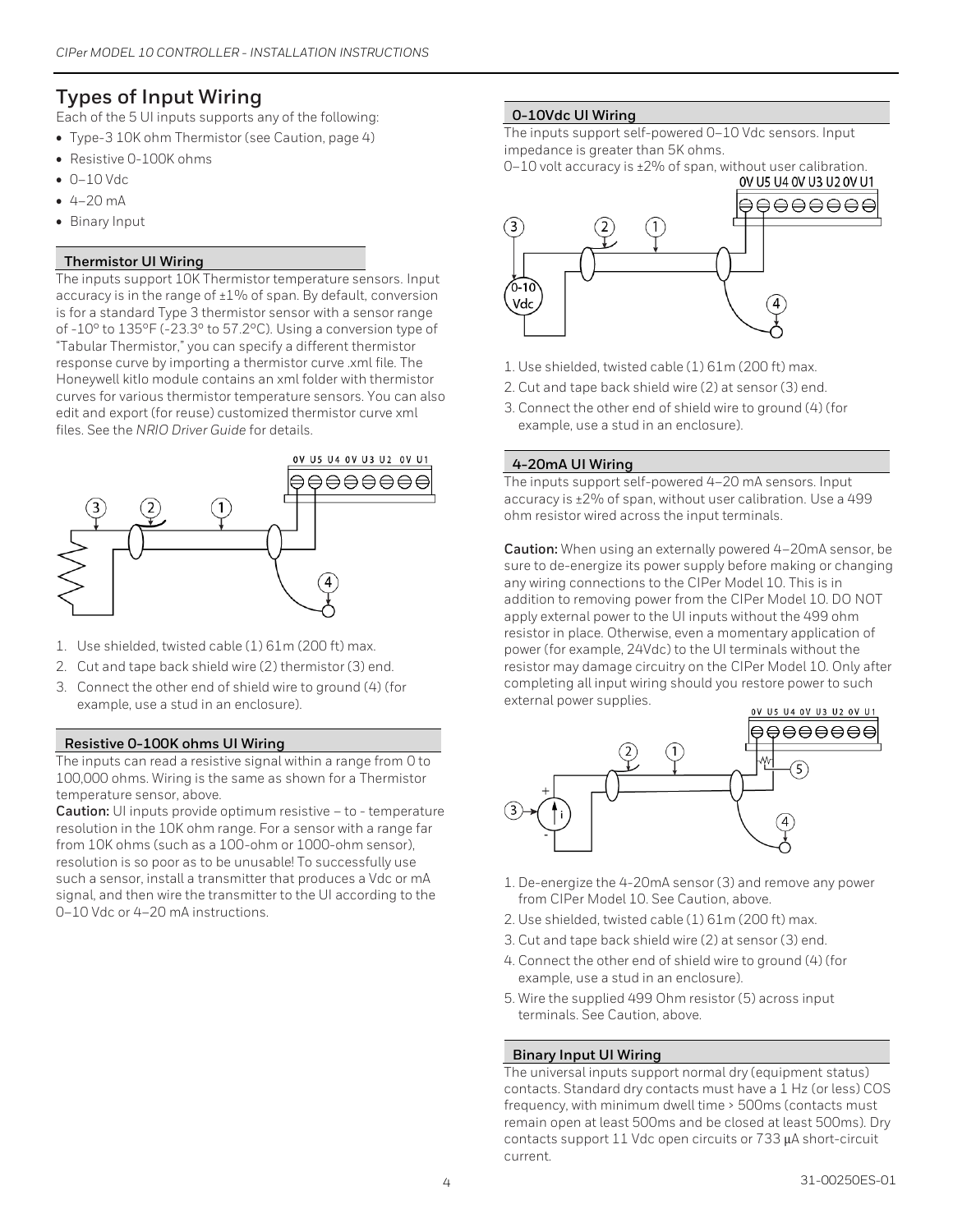

1. Wire the shielded, twisted cable (1), 61m (200 ft) max, to Binary Input, dry contacts (2).

- 2. Cut and tape back shield wire (3) at sensor end (2).
- 3. Connect the other end of shield wire to ground (4) (for example, use a stud in an enclosure).

## **Types of Output Wiring**

CIPer Model 10 provides 3 triac digital outputs and two 0- 10Vdc analog outputs. Triacs are not powered by the controller.

#### **Binary Triac Output Wiring**

NOTE: Triac outputs are suitable for AC only. DC loads and dry contacts require an intermediate relay.

**Warning:** Never use a controller's power transformer to power I/O loads. Using the controller's transformer introduces potentially damaging switching transients into the unit.



Each digital triac output (1) is rated at 24 Vac +/- 15%, 50/60Hz, at 0.5A max. Relays are not rated for AC mains (line level) powered loads (instead, 24V maximum). Outputs are normally open, floating and do not share a common pin.

## **Analog Output Wiring**

Analog outputs (AO) are referenced by the terminals labeled A*On* and 0V (ground). Each AO can supply a maximum of 4 mA over the entire 0 to 10Vdc range. The minimum input Impedance of a device controlled by an AO must be greater than 2500 ohms.



For analog output, wire 0-10Vdc device (1) to controller as follows.

- 1. Connect Device Common Ground (2) to 0V (3).
- 2. Connect Device Input (4) to analog output (5).

## **Power up and Checkout**

Refer to the illustration and steps below to apply power and verify basic operation of the controller.



#### **Power Up ans Initial Checkout**

- 1. Apply power by inserting the 2-position 24V power connector plug (1).
- 2. Check that the green STAT (2) and yellow BEAT (3) LEDs are flashing, as described below.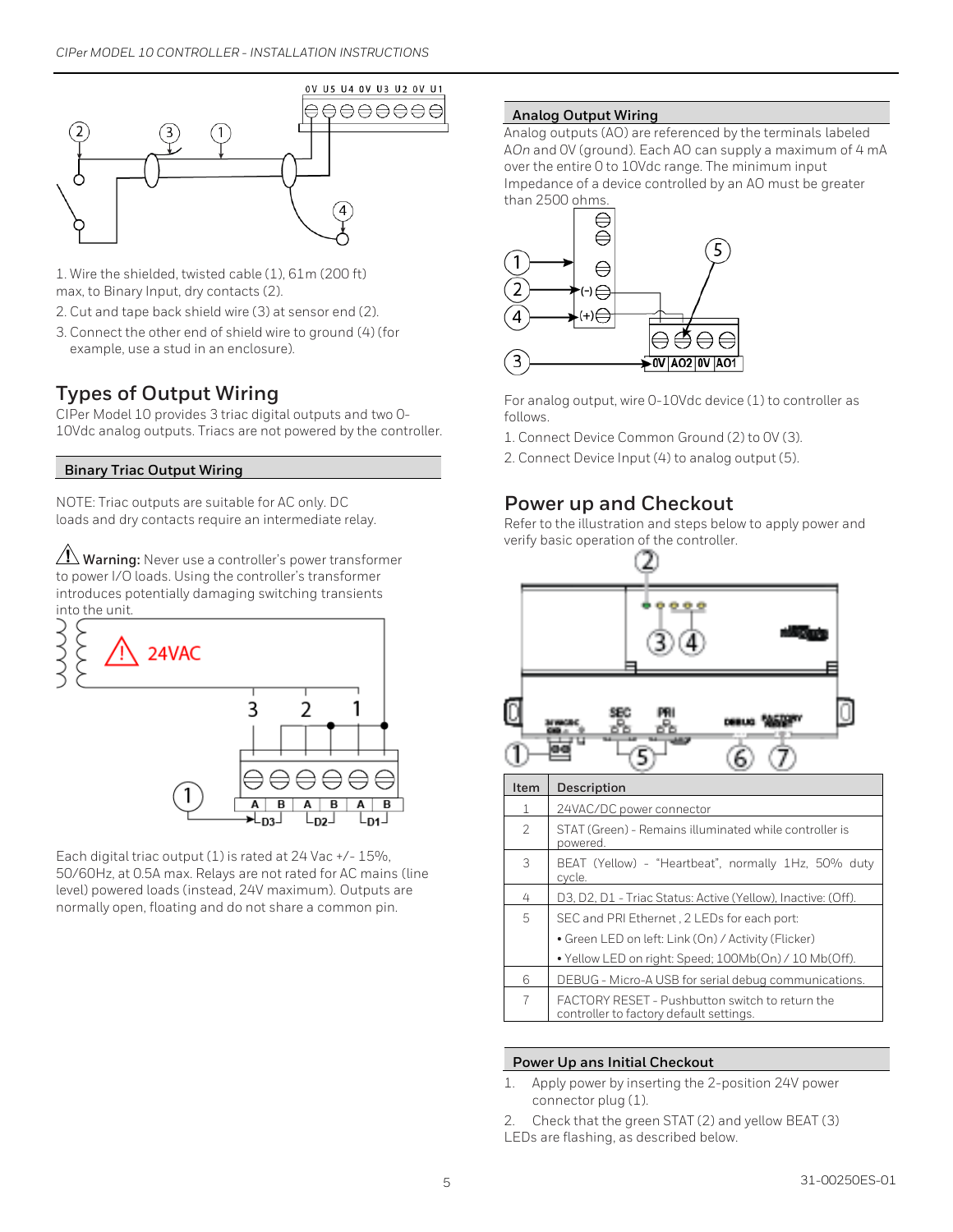## **Status LED indications**

When power is applied, the green "STAT" LED illuminates. This indicates the system is OK, with power applied. During bootup, the "BEAT" LED may blink at 5 Hz with a 50%/50% on/off duty cycle. When bootup completes, the platform daemon is started, and the normal 1 Hz flash at 50%/50% on/ off duty cycle of the "BEAT" LED returns. If the "BEAT" LED stays illuminated constantly, does not illuminate, or blinks very fast, contact System Engineering for technical support.

 $\overline{\Delta}$  **Caution:** The 5Hz, 50%/50% on/off "BEAT" flash at bootup also occurs during other critical operations, such as a firmware upgrade to the controller. To be safe, do not remove power from the controller while its "BEAT" LED flashes with a rapid 5Hz rate. Wait for the normal (50%/50%) flash to return before removing power.

For more LED details, refer to Niagara [Community](https://www.niagara-community.com/_ui/knowledge/ui/KnowledgeHome) Tech Tip article:*Edge10LEDs:StatusandHeartbeat.*

## **Debug Port and Factory Reset**

Along the bottom side of the controller is a debug port for serial debug communications and a Factory Reset button. See the Niagara Edge *10 Install and Startup Guide* for information on setting the controller to factory defaults.

The DEBUG port is a standard Micro-USB AB port for serial debug communications to the controller. Use a serial terminal program (for example: PuTTY) to access the controller "system shell" menu. This provides access to some basic platform settings.

Default DEBUG port settings are: 115200, 8, N, 1 (baud rate, data bits, parity, stop **bits**). For details on using a serial connection to the DEBUG port, see the Niagara Edge *10 Install and Startup Guide*.



DIN rail mounting is recommended. Where tab mounting is required, use dimensions in the illustration to mount the controller.

**Caution:** Do not mount hardware on both a DIN Rail and with tab mounts to another surface. This causes physical stress on equipment.

1. CIPer Model 10. Allow at least 1.5" (38mm) clearance around all sides.

## **Article 33 Communication**

REGULATION (EC) No 1907/2006 OF THE EUROPEAN PARLIAMENT AND OF THE COUNCIL of 18 December 2006

Concerning the Registration, Evaluation, Authorisation and Restriction of Chemicals (REACH)

According to Article 33 "Duty to communicate information on substances in articles":

- 1. Any supplier of an article containing a substance meeting the criteria in Article 57 and identified in accordance with Article 59(1) in a concentration above 0,1 % weight by weight (w/w) shall provide the recipient of the article with sufficient information, available to the supplier, to allow safe use of the article including, as a minimum, the name of that substance.
- 2. On request by a consumer any supplier of an article containing a substance meeting the criteria in Article 57 and identified in accordance with Article 59(1) in a concentration above 0,1 % weight by weight (w/w) shall provide the consumer with sufficient information, available to the supplier, to allow safe use of the article including, as a minimum, the name of that substance.

Our duty is to inform you that the substance(s) listed below may be contained in these products above the threshold level of 0.1% by weight of the listed article.

| O.L TO DY WORTH OF THE HOLDG BELIEVE. |                |  |  |  |  |  |
|---------------------------------------|----------------|--|--|--|--|--|
| Product / Part Name                   | Substance Name |  |  |  |  |  |
| 14039 / PWB Assemblies                | Lead (Pb)      |  |  |  |  |  |

We confirm that our products do not use any other REACH restricted materials during the manufacturing, storage or handling process.

# **WEEE (Waste of Electrical and Electronic Equipment)**

This symbol on our product shows a crossed-out "wheelie-bin" as required by law regarding the Waste of Electrical and Electronic Equipment (WEEE) disposal. This indicates your responsibility to contribute in saving the environment by proper disposal of this Waste i.e. Do not dispose of this product with your other wastes. To know the right disposal mechanism please check the applicable law.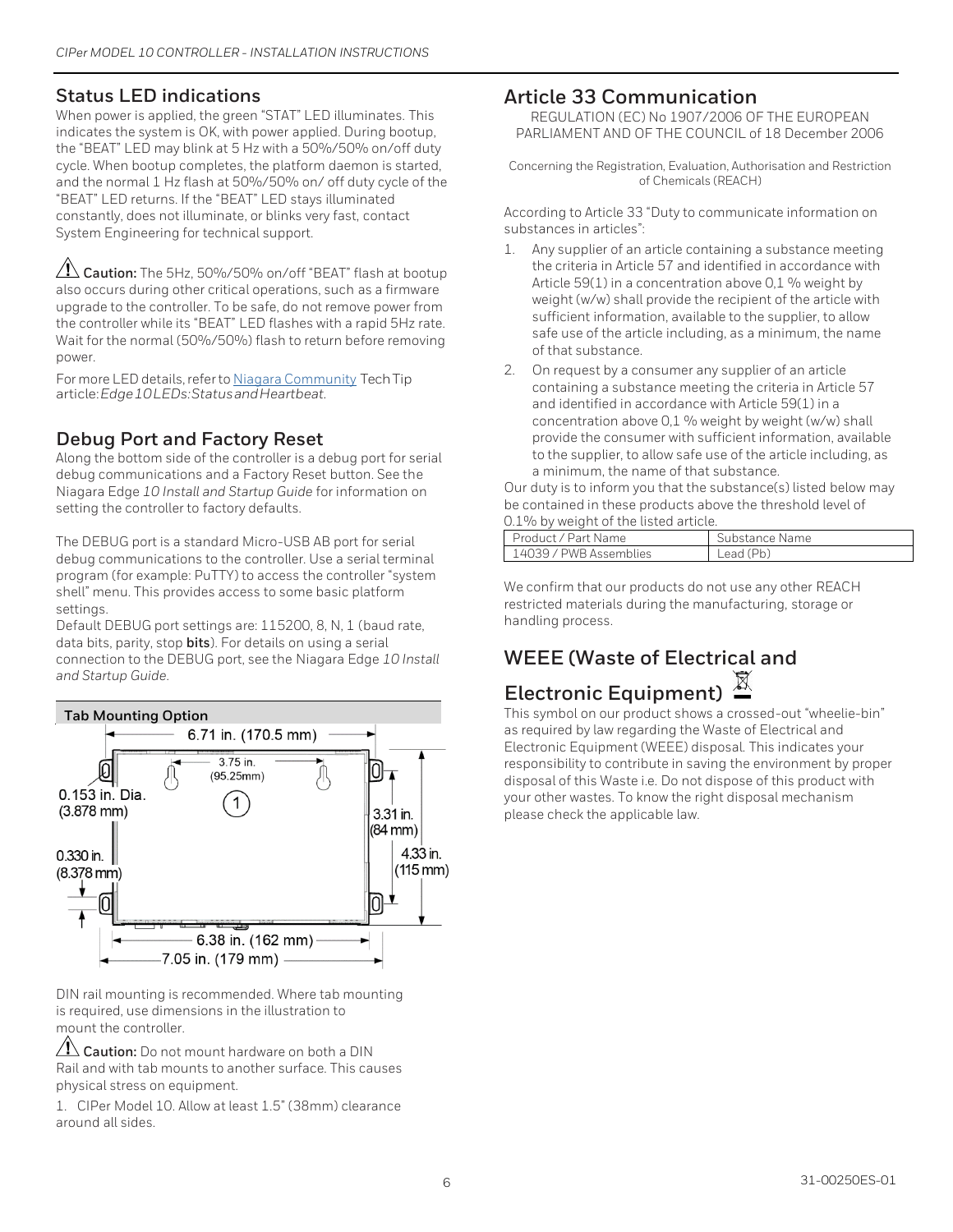THIS PAGE INTENTIONALLY BLANK